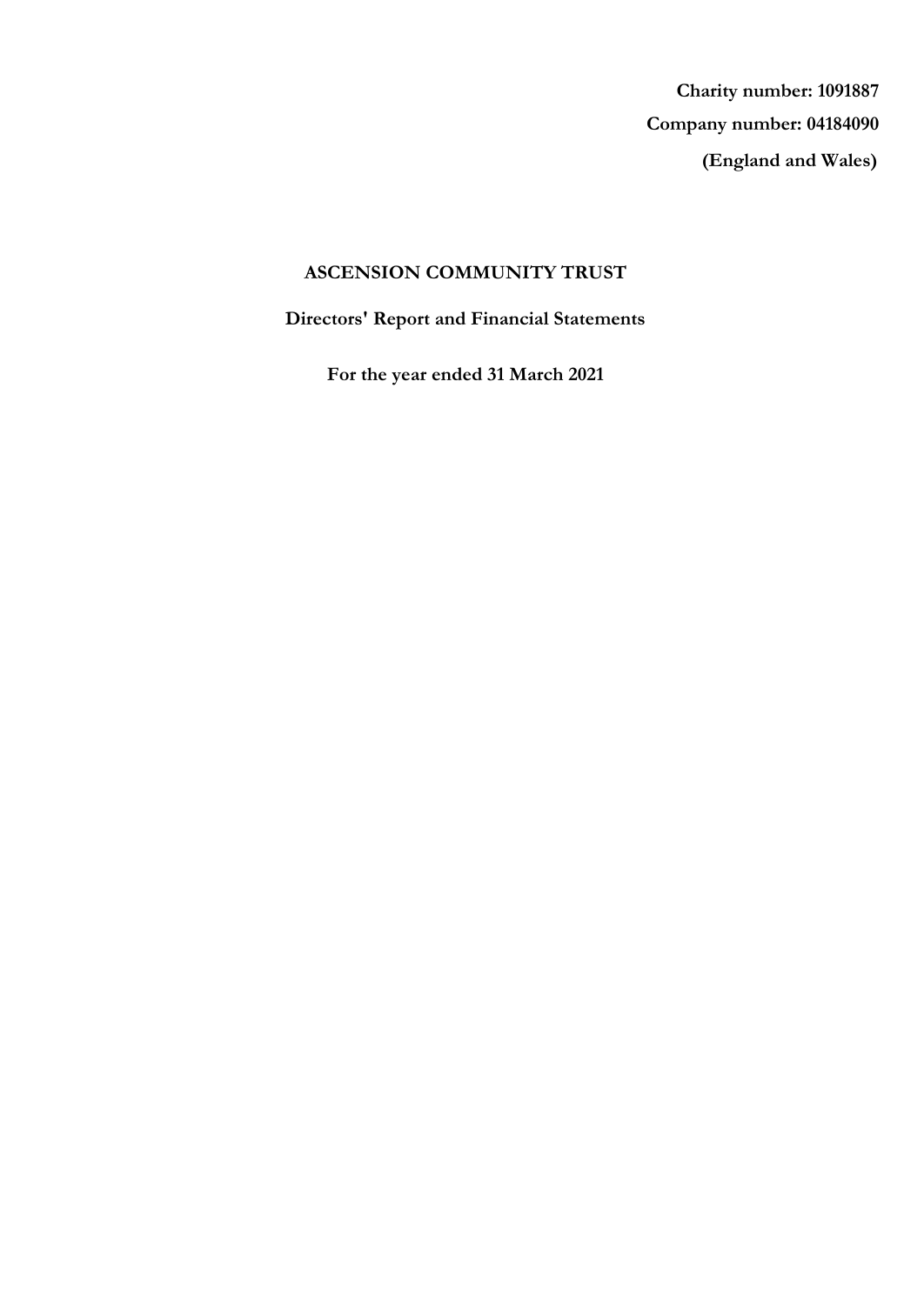# **For the year ended 31 March 2021 ASCENSION COMMUNITY TRUST Contents Page**

| Report of the Trustees                        | $1 \text{ to } 6$ |
|-----------------------------------------------|-------------------|
| Independent Examiner's Report to the Trustees | 7                 |
| Statement of Financial Activities             | 8                 |
| Statement of Financial Position               | 9                 |
| Notes to the Financial Statements             | 10 to 17          |
| Detailed Statement of Financial Activities    | 18 to 19          |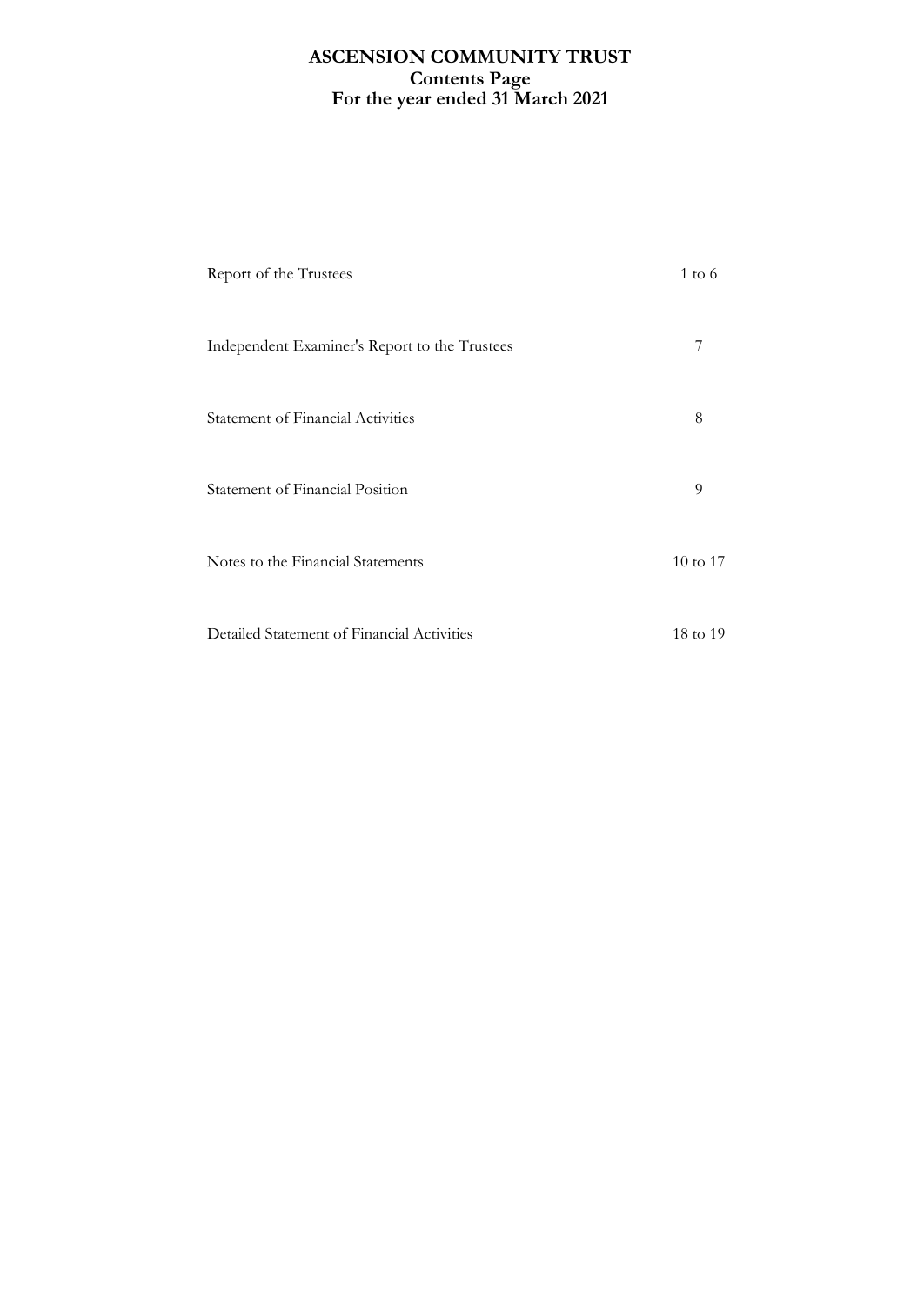## **For the year ended 31 March 2021 ASCENSION COMMUNITY TRUST Report of the Trustees**

The Trustees, who are also directors for the purposes of company law, have pleasure in presenting their report and the financial statements for the charitable company for the year ended 31 March 2021. The Trustees have adopted the provisions of Accounting and Reporting by Charities: Statement of Recommended Practice applicable to charities preparing their accounts in accordance with the Financial Reporting Standard applicable in the UK and the Republic of Ireland (FRS 102) (effective 1 January 2019).

#### **OBJECTIVES AND ACTIVITIES**

#### **Objectives and aims**

Five Years Objectives (Set in January 2018)

To reduce isolation and loneliness amongst the elderly.

To improve the health and wellbeing of the local community, with a focus on mental health.

To reduce the vulnerability of struggling families.

To integrate the community through community spaces, social activities and volunteering.

To improve the education of local young people through the provision of activities, including sport.

To improve individual's own ability to address their issues by providing advice and support for money, benefits and employment.

Aims for 2021/2022

We have identified these aims for the coming year:

·Provide family support for those attending the Food Bank and Advice Service.

·Ensure the long-term sustainability of the Food Bank through regular donations.

·Improve the self-sustainability of the Café through various methods.

·To increase representation from BAME backgrounds across all aspects of the organisation so that we are more reflective of the local community.

These aims have been continued from last year:

·To improve sustainability through an increase of individual donors to the charity.

·To increase the number of elderly people we are engaging with on a regular basis.

·To provide additional support for children with special educational needs through holiday play schemes.

·To secure long term funding for the advice service on the basis of demand for the currently running project.

We thank God for the opportunities we have had this last year to work within our community empowering local people and enabling them to be the best version of themselves.

The trustees have considered the Charity Commision's guidance on public benefit, including the guidance 'public benefit: running a charity (PB2)'.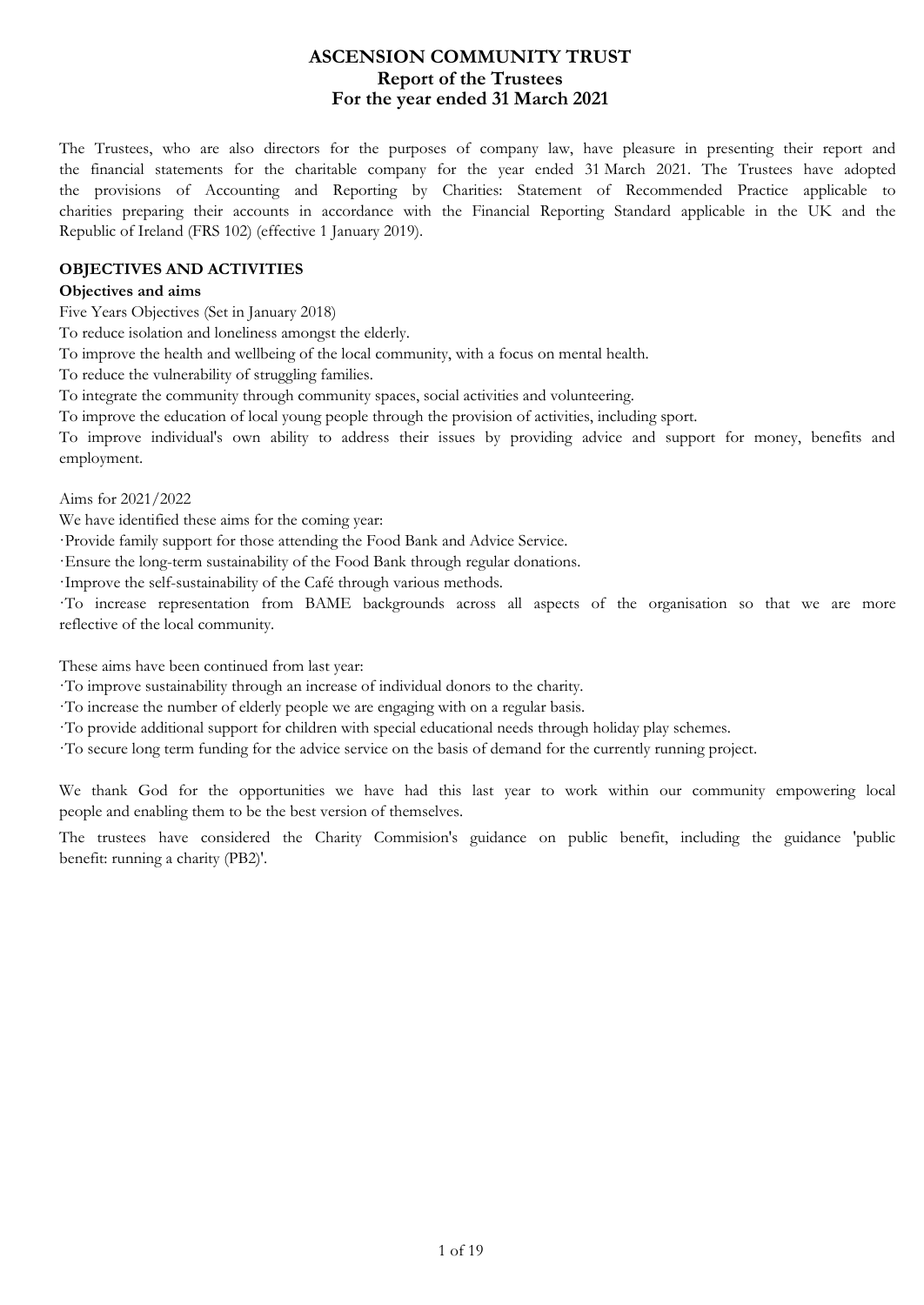## **For the year ended 31 March 2021 ASCENSION COMMUNITY TRUST Report of the Trustees Continued**

# **ACHIEVEMENTS AND PERFORMANCE**

#### **Significant activities**

As with other charities, COVID-19 has had a huge impact on the organisation. We have, however, been able to take pride in how quickly we were able to adapt to support the needs of the community. Additionally, the strong financial position of the charity has enabled us to continue our work in the community throughout lockdown. As well as our regular activities we have now opened a Food Bank for the local community.

#### Project Updates

#### Ascension Seniors (aka Elders)

Face-to-face Seniors activities was very limited due to government guidelines and the health conditions of those attending. During the lockdowns we made weekly phone calls to the attendees, supported them with shopping and delivered a few cooked meals. The Seniors project manager was involved in the delivery of the foodbank project which supported many of the seniors during this time.

We ran an in-person event in September 2020, where we got feedback from the Seniors about what activities they would like and what support they needed at that time. They were very keen at the time for in person activities to re-start and we attempted to relaunch the chair exercise class but were prevented from continuing due to government lockdowns. Instead, we secured funding to purchase computer tablets, create a guide on how to use zoom and delivered the tablets to the Seniors houses who had no access to a device. The chair-based Pilates classes then ran on zoom for several months, until the Seniors felt safe to come back on site following the last lockdown.

#### Garden Café

The café also faced many forced closures. During this financial year the café was only open from September to December 2020. Whilst we were closed, we made regular phone calls to vulnerable regular users of the café, ran a weekly online quiz night and made improvements to the café décor and furnishings. The café staff also provided a cooked meal as part of the children's summer scheme based at Ascension Church Centre for 5 weeks of the summer holidays, specifically to support families struggling to feed their children during the long summer holidays.

### Children's Work including Ascension Football Academy

Our afterschool club, Young Adventurers, was forced to close for most of the financial year, only opening from September to December 2020. Despite this, the numbers attending have grown and we hope the club will soon become self-sustainable. The after school club project was very successful in supporting parents with training and employability skills. Our first volunteer secured a job directly because of the volunteering and training she had been doing with us.

Ascension Football Academy was closed for most of the financial year, bar one session in October 2020 with the plan to re-launch which was prevented due to the November 2020 lockdown. As part of the 2020 summer scheme we were able to run a football camp in partnership with Ambassadors Football.

The summer scheme 2020 was one of the highlights of the year, with 5 weeks of activities for children. Following months spent indoors with little to do, the scheme provided local children with engaging activities, time outdoors and opportunities to play with friends.

Activity packs were provided to SEN children and we were able to run an Easter fun day completely outside, adhering to government regulations.

### Foodbank

In March 2020 we opened a foodbank in response to need in the local community following the Covid-19 outbreak. At the height of lockdown the foodbank was open 6 days a week, which included an emergency weekend and bank holiday delivery service in partnership with Newham Council. In February 2021 we agreed to become part of the Trussell Trust national network of foodbanks and we became the Newham District Foodbank. In this financial year we gave out a total of 1,291 food parcels to people in need.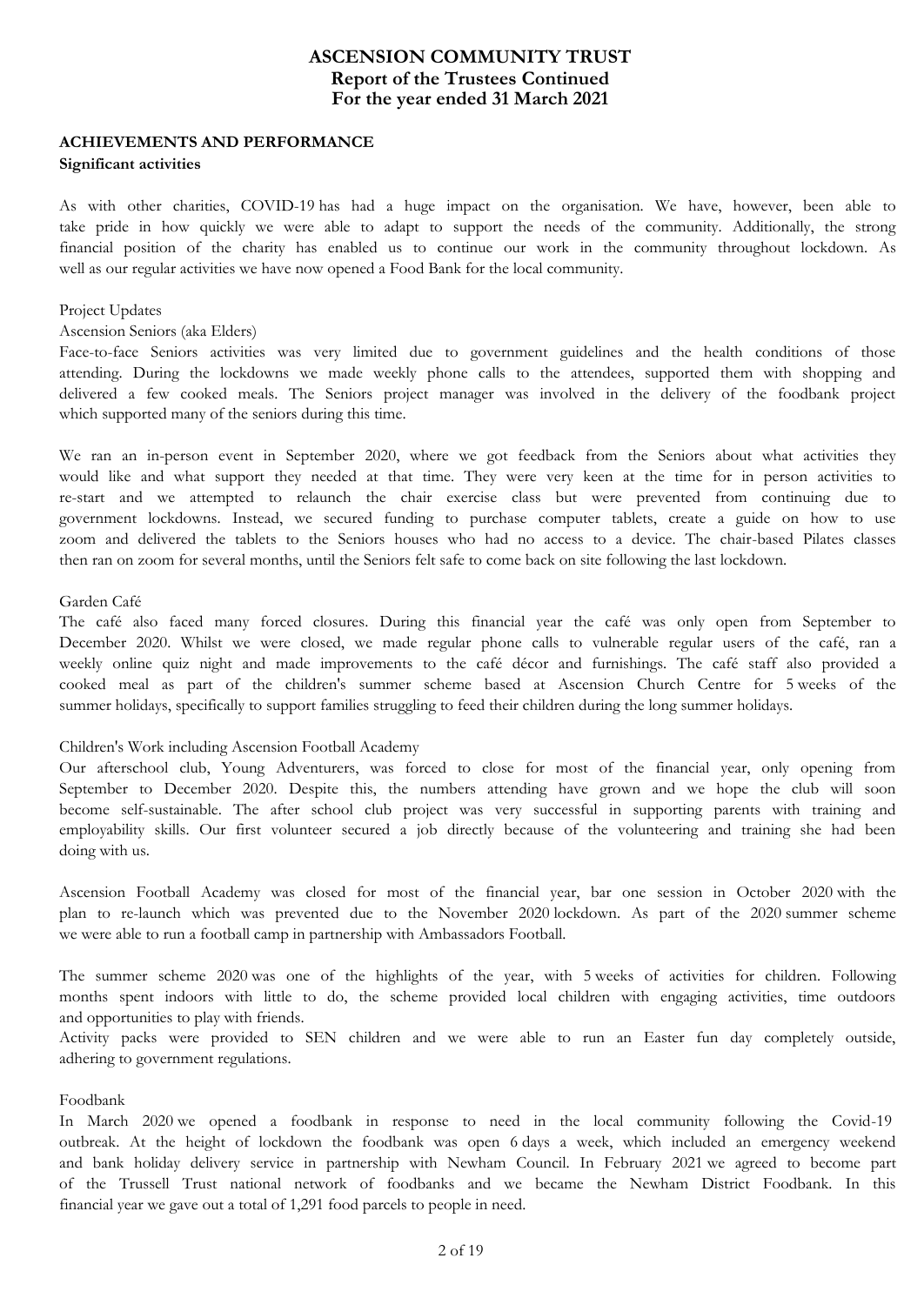## **For the year ended 31 March 2021 ASCENSION COMMUNITY TRUST Report of the Trustees Continued**

#### Advice Service

The Advice Service continued throughout the pandemic, with staff working remotely and providing advice appointments over the phone. The Advice Service team provided an excellent service during a very challenging time for a lot of people. Many new issues around housing and benefits arose during the pandemic and the Advice Service was able to respond to these needs. The team worked remotely for the whole of the financial year.

### **FINANCIAL REVIEW**

### **Significant events**

Principle Funding Sources

We would like to take this opportunity to recognise and thank our many volunteers, donors and funders for their continued support of Ascension Community Trust. Funders during this period include:

Ascension Church Centre Charles S French Charitable Trust

Diocese of Chelmsford East End Community Foundation Felsted School Mission Council London Borough of Newham London City Airport National Lottery Community Fund Royal Docks Trust Tesco The Archer Trust The Invesco Cares Foundation The London Community Foundation Tove Valley Baptist Fellowship Trussell Trust Trusthouse Charitable Trust Tudor Trust

### **Reserves**

Reserves Policy 2021

Ascension Community Trust's reserves policy is that  $£14,000$  will be held in free reserves. This amount is based on a detailed calculation of the amount needed in the eventuality of unexpected events requiring a smooth closure of the charity and to mitigate any financial risks. This figure is monitored and reviewed by the board of trustees on an annual basis. At 31 March 2021 Ascension Community trust had funds of  $f_1$ 76,957. Of these  $f_2$ 60,066 was restricted and  $\frac{1}{2}$ ,5,745 was held in fixed assets (all of which are restricted funds). The total amount of free reserves held is  $£16,891.$ 

This level is in line with the reserves policy.

### **REFERENCE AND ADMINISTRATIVE INFORMATION**

| Name of Charity             | ASCENSION COMMUNITY TRUST |
|-----------------------------|---------------------------|
| Charity registration number | 1091887                   |
| Company registration number | 04184090                  |
| Principal address           | Ascension Church Centre   |
|                             | Baxter Road               |
|                             | Custom House              |
|                             | London                    |
|                             | E <sub>16</sub> 3HJ       |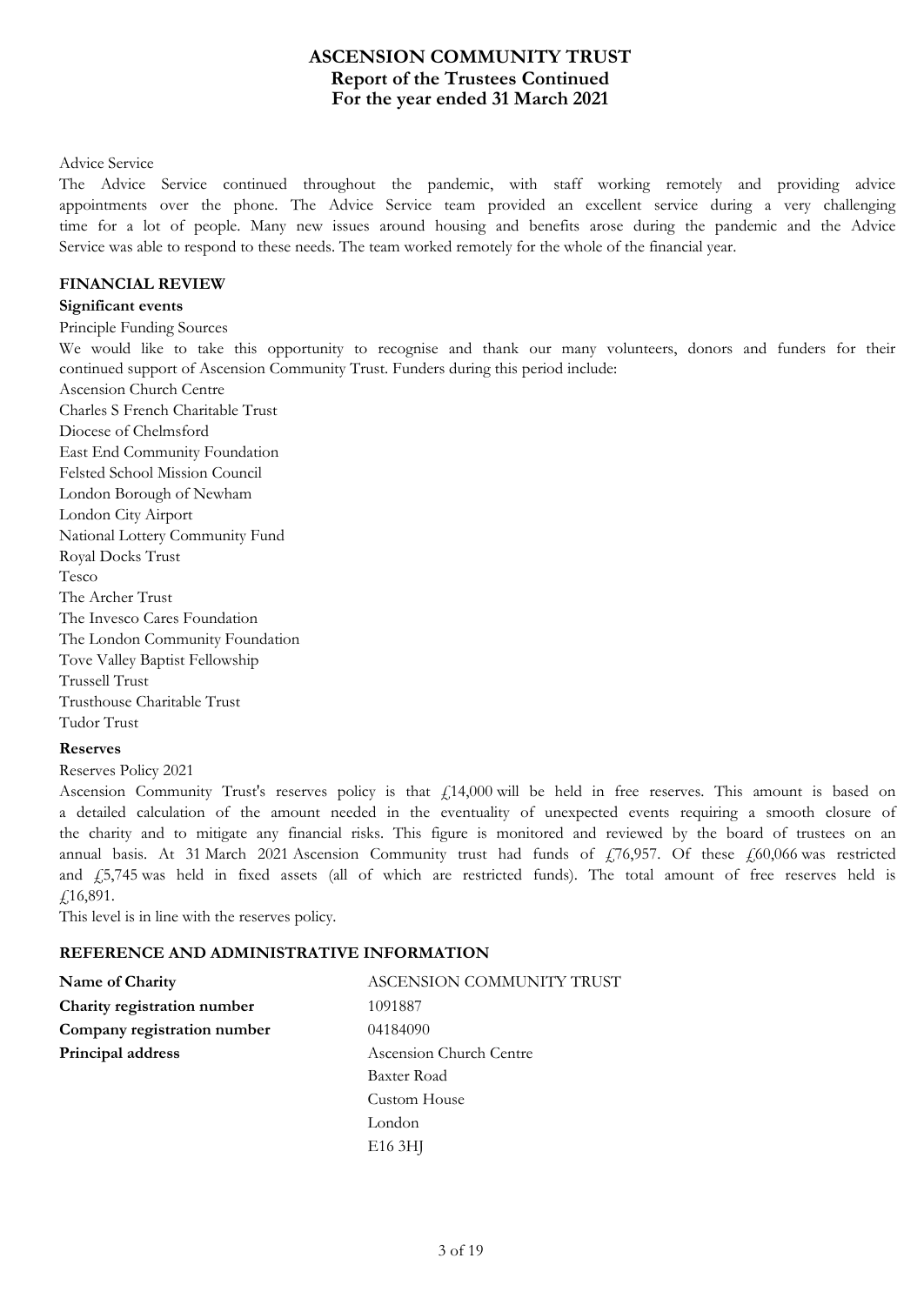# **For the year ended 31 March 2021 ASCENSION COMMUNITY TRUST Report of the Trustees Continued**

#### **Trustees**

The trustees and officers serving during the year and since the year end were as follows:

Rev'd D Chesney Dr. N J Copsey C G Crombie W J B Lake A MacDonald F Johnson (Appointed: 08 September 2020) MGJ Yeatts (Appointed: 14 July 2020) **Secretary** P H Beaufrere Unit 3 The Courtyard Parsonage Stocks Road Faversham Kent ME13 0ET

17 December 2021

**Independent examiners** Willis Burnell Ltd.

Approved by the Board of Trustees and signed on its behalf by

............................................................................. Rev'd D Chesney

4 of 19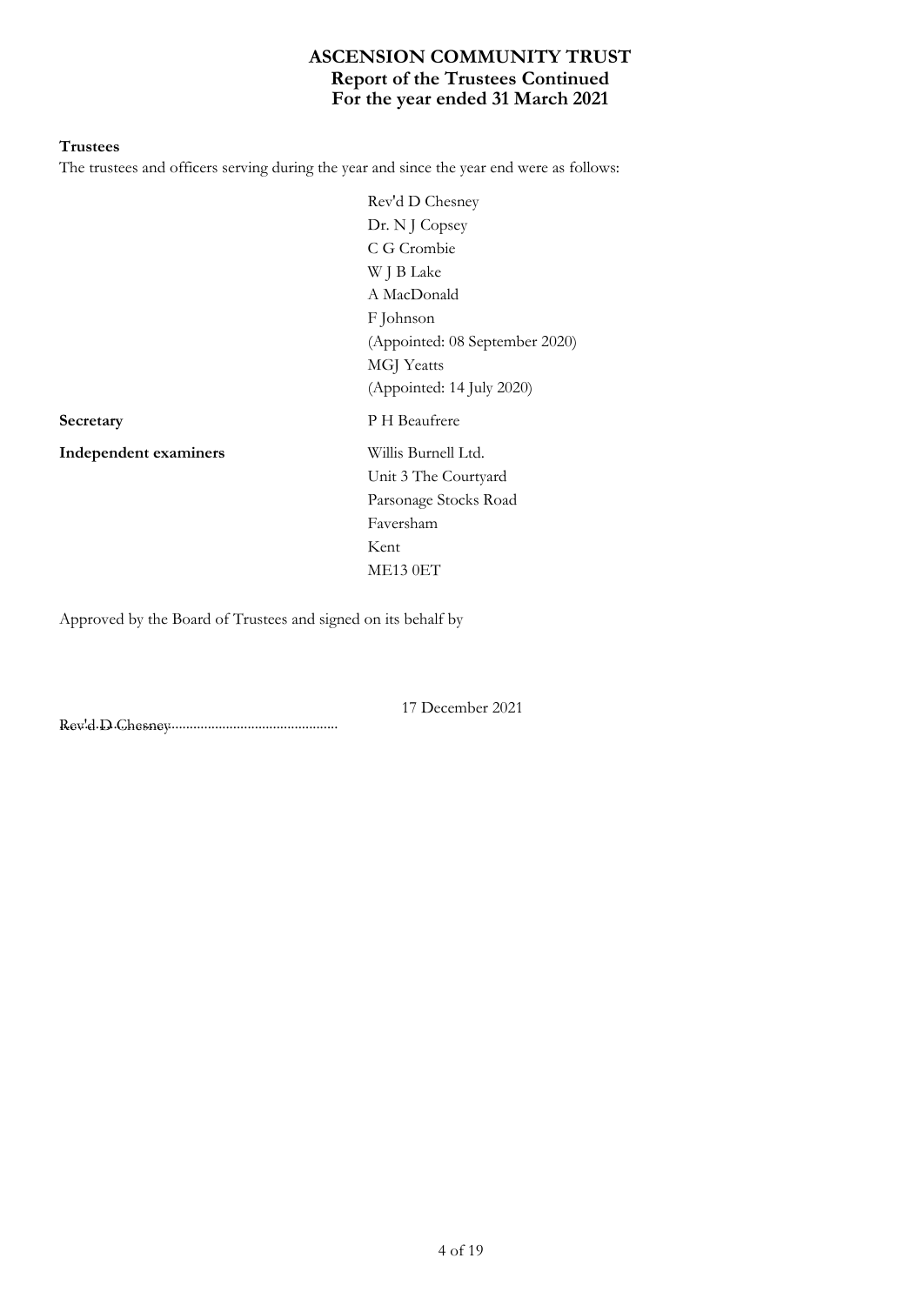## **For the year ended 31 March 2021 ASCENSION COMMUNITY TRUST Independent Examiners Report to the Trustees**

I report to the trustees on my examination of the accounts of the charitable company for the year ended 31 March 2021.

## **Responsibilities and basis of report**

As the charity Trustees, who are also directors for the purposes of company law, are responsible for the preparation of the accounts in accordance with the requirements of the Companies Act 2006 ('the 2006 Act').

Having satisfied myself that the accounts of the Company are not required to be audited under Part 16 of the 2006 Act and are eligible for independent examination, I report in respect of my examination of your charity's accounts carried out under section 145 of the Charities Act 2011 ('the 2011 Act'). In carrying out my examination I have followed the Directions given by the Charity Commission under section 145(5)(b) of the 2011 Act.

## **Independent examiners statement**

I have completed my examination. I confirm that no matters have come to my attention in connection with the examination giving me cause to believe that in any material respect:

1. accounting records were not kept in respect of the Company as required by section 386 of the 2006 Act; or

2. the accounts do not accord with those records; or

3. the accounts do not comply with the requirements of section 396 of the 2006 Act other than any requirement that the accounts give a 'true and fair view' which is not a matter considered as part of an independent examination; or

4. the accounts have not been prepared in accordance with the methods and principles of the Statement of Recommended Practice for accounting and reporting by charities applicable to charities preparing their accounts in accordance with the Financial Reporting Standard applicable in the UK and Republic of Ireland (FRS 102).

I have no concerns and have come across no other matters in connection with the examination to which attention should be drawn in this report in order to enable a proper understanding of the accounts to be reached.

Willis Burnell Ltd. Unit 3 The Courtyard Parsonage Stocks Road Faversham Kent ME13 0ET

17 December 2021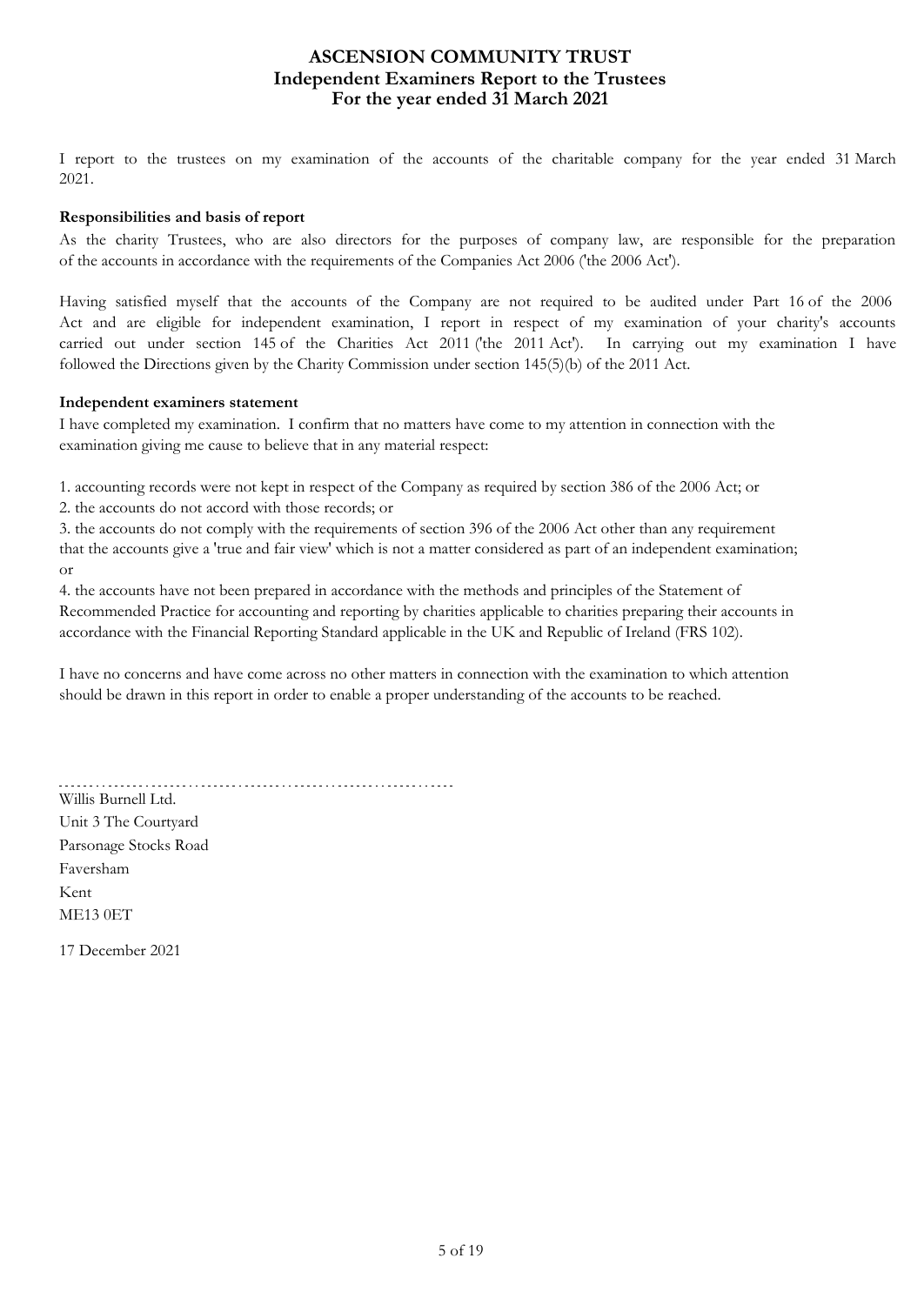# **For the year ended 31 March 2021 ASCENSION COMMUNITY TRUST Statement of Financial Activities (including Income and Expenditure Account)**

|                                | <b>Notes</b> | Unrestricted<br>funds | Restricted<br>funds | 2021       | 2020                      |
|--------------------------------|--------------|-----------------------|---------------------|------------|---------------------------|
|                                |              | £                     | £                   | £          | $\boldsymbol{\mathit{f}}$ |
| Income and endowments          |              |                       |                     |            |                           |
| from:                          |              |                       |                     |            |                           |
| Donations and legacies         | 2            | 19,759                | 172,497             | 192,256    | 185,538                   |
| Charitable activities          | 3            | 2,796                 |                     | 2,796      | 9,919                     |
| Other trading activites        | 4            | 2,478                 | 30                  | 2,508      | 27,785                    |
| Total                          |              | 25,033                | 172,527             | 197,560    | 223,242                   |
| Expenditure on:                |              |                       |                     |            |                           |
| Raising funds                  | 5/6          | (16, 577)             | (463)               | (17,040)   | (64, 804)                 |
| Charitable activities          | 7/8          |                       | (180, 328)          | (180, 328) | (108, 132)                |
| Total                          |              | (16, 577)             | (180, 791)          | (197, 368) | (172, 936)                |
| Net income/expenditure         |              | 8,456                 | (8,264)             | 192        | 50,306                    |
| <b>Reconciliation of funds</b> |              |                       |                     |            |                           |
| Total funds brought forward    |              | 8,435                 | 68,330              | 76,765     | 26,459                    |
| Total funds carried forward    |              | 16,891                | 60,066              | 76,957     | 76,765                    |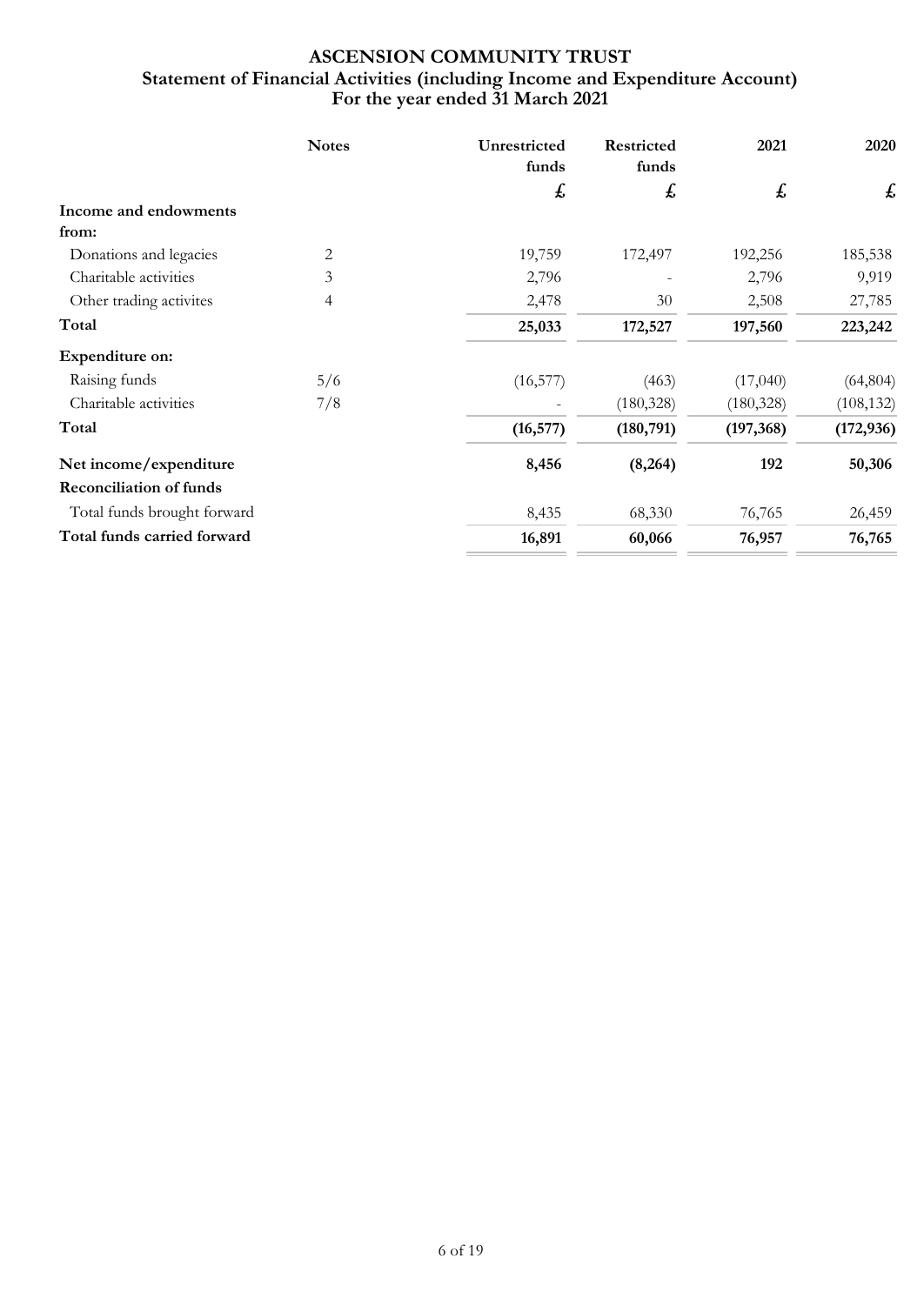# **As at 31 March 2021 ASCENSION COMMUNITY TRUST Statement of Financial Position**

|                                                | <b>Notes</b> | 2021               | 2020    |
|------------------------------------------------|--------------|--------------------|---------|
|                                                |              | $\pmb{\mathit{f}}$ | £       |
| <b>Fixed assets</b>                            |              |                    |         |
| Tangible assets                                | 13           | 5,745              | 7,658   |
|                                                |              | 5,745              | 7,658   |
| <b>Current assets</b>                          |              |                    |         |
| Debtors                                        | 14           | 107                | 107     |
| Cash at bank and in hand                       |              | 73,579             | 71,469  |
|                                                |              | 73,686             | 71,576  |
| Creditors: amounts falling due within one year | 15           | (2, 474)           | (2,469) |
| Net current assets                             |              | 71,212             | 69,107  |
| Total assets less current liabilities          |              | 76,957             | 76,765  |
| Net assets                                     |              | 76,957             | 76,765  |
| The funds of the charity                       |              |                    |         |
| Restricted income funds                        | 16           | 60,066             | 68,330  |
| Unrestricted income funds                      | 16           | 16,891             | 8,435   |
| Total funds                                    |              | 76,957             | 76,765  |

For the year ended 31 March 2021 the company was entitled to exemption from audit under section 477 of the Companies Act 2006 relating to small companies.

The members have not required the company to obtain an audit of its accounts for the year in question in accordance with section 476,

The trustees acknowledge their responsibilities for complying with the requirements of the Act with respect to accounting records and the preparation of accounts. These accounts have been prepared in accordance with the provisions applicable to companies subject to the small companies' regime.

The financial statements were approved and authorised for issue by the Board and signed on its behalf by:

17 December 2021 Rev'd D Chesney Trustee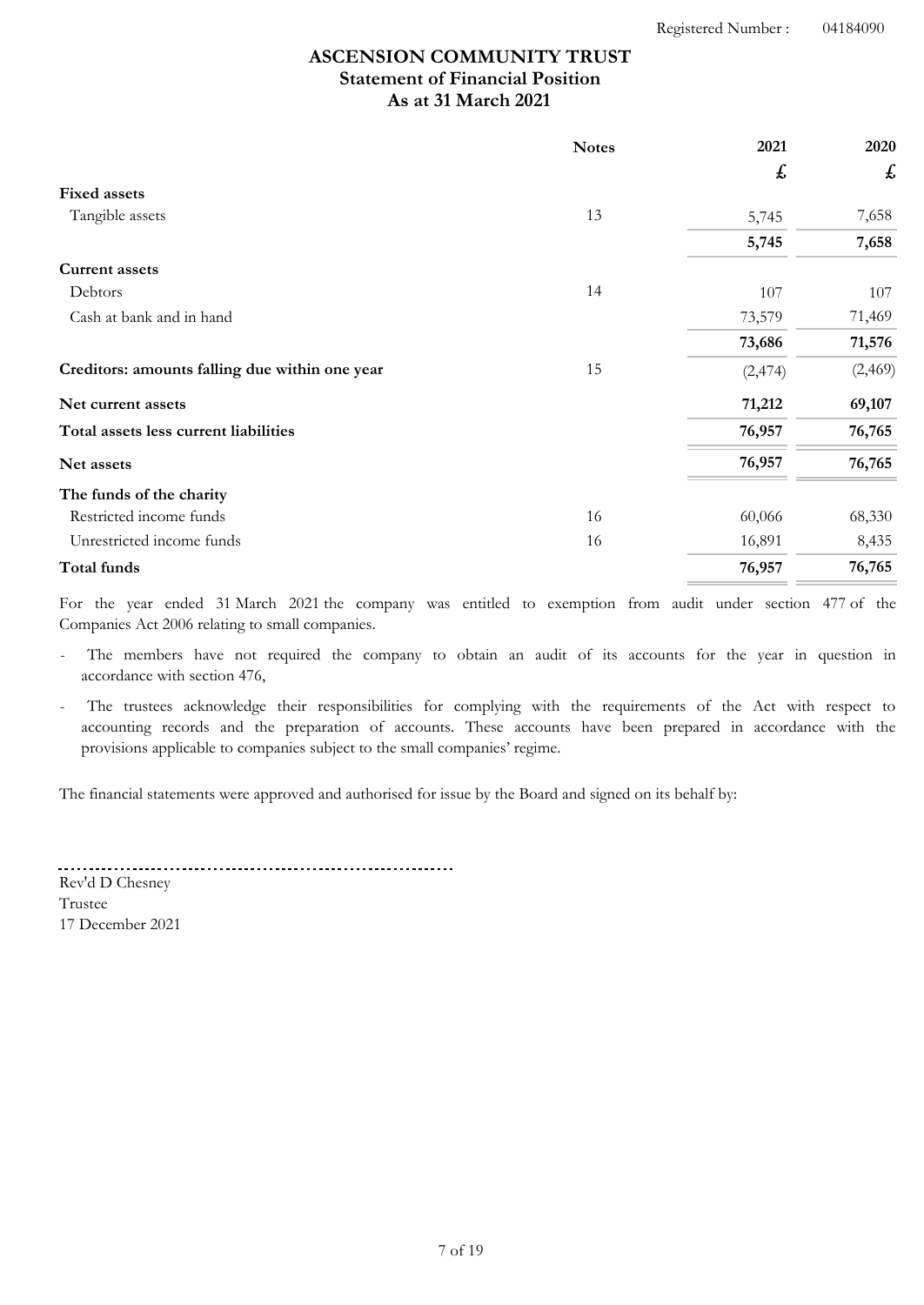### **1. Accounting Policies**

#### **Basis of accounting**

The financial statements have been prepared under the historical cost convention, except for investments which are included at market value and the revaluation of certain fixed assets and in accordance with the Charities SORP (FRS 102) 'Accounting and Reporting by Charities: Statement of Recommended Practice applicable to charities preparing their accounts in accordance with the Financial Reporting Standard applicable in the UK and Republic of Ireland (FRS 102) (effective 1 January 2019)', Financial Reporting Standard 102 the Financial Reporting Standard applicable in the UK and Republic of Ireland (FRS 102), and the Companies Act 2006.

ASCENSION COMMUNITY TRUST meets the definition of a public benefit entity under FRS 102. Assets and liabilities are initially recognised at historical cost or transaction value unless otherwise stated in the relevant accounting policy note(s).

#### **Statement of cash flows**

The Trustees have taken advantage of the exemption in SORP FRS 102 from including a cash flow statement in the financial statements on the grounds that the charitable company is small.

#### **Incoming resources**

All incoming resources are included in the statement of financial activities when the Charity is entitled to the income and the amount can be quantified with reasonable accuracy. The following specific policies are applied to particular categories of income:

#### **Resources expended**

Liabilities are recognised as resources expended when there is a legal or constructive obligation committing the Charity to the expenditure:

#### **Tangible fixed assets**

Tangible fixed assets, other than freehold land, are stated at cost or valuation less depreciation and any provision for impairment. Depreciation is provided at rates calculated to write off the cost or valuation of fixed assets, less their estimated residual value, over their expected useful lives on the following basis:

| Land and buildings  | Over the life of the lease Straight line |
|---------------------|------------------------------------------|
| Plant and machinery | 25% Reducing balance                     |

#### **Irrecoverable VAT**

Irrecoverable VAT is included in the Statement of Financial Activities, and is reported as part of the expenditure to which it relates.

#### **2. Income from donations and legacies**

|                        | Unrestricted<br>funds    | <b>Restricted</b><br>funds | 2021    | 2020    |
|------------------------|--------------------------|----------------------------|---------|---------|
|                        | $\mathbf{f}$             | £,                         | ょ       | £       |
| Donations received     | 1,309                    | 6,293                      | 7,602   | 2,995   |
| Grants received        | 18,450                   | 166,097                    | 184,547 | 182,543 |
| Subscriptions received | $\overline{\phantom{0}}$ | 107                        | 107     |         |
|                        | 19,759                   | 172,497                    | 192,256 | 185,538 |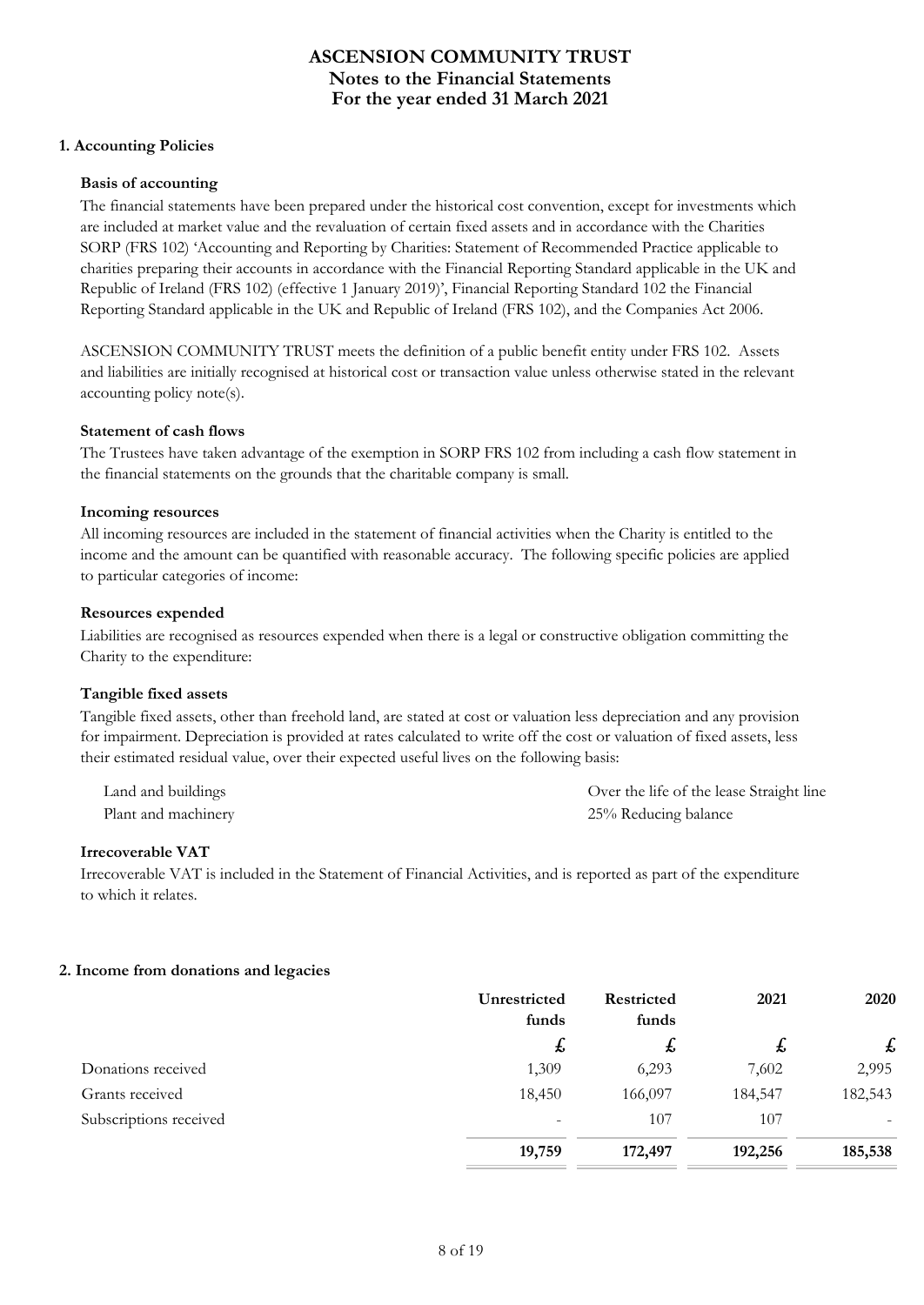## **3. Income from charitable activities**

|                                      | 2021  | 2020                      |
|--------------------------------------|-------|---------------------------|
|                                      | £     | $\boldsymbol{\mathit{f}}$ |
| <b>Unrestricted funds</b>            |       |                           |
| <b>Ascension Football Academy</b>    |       |                           |
| Income from charitable<br>activities |       | 6,549                     |
| <b>Elders Activities</b>             |       |                           |
| Income from charitable<br>activities | 42    | 3,370                     |
| Children and Families                |       |                           |
| Income from charitable<br>activities | 2,754 |                           |
|                                      | 2,796 | 9,919                     |

## **4. Income earned from other activities**

|                                          | Unrestricted<br>funds | Restricted<br>funds      | 2021  | 2020         |
|------------------------------------------|-----------------------|--------------------------|-------|--------------|
|                                          | $\mathbf t$           | ょ                        | 圡     | $\mathbf{f}$ |
| Shop income                              | 2,361                 | $\overline{\phantom{0}}$ | 2,361 | 26,980       |
| Other activities for generating<br>funds | 117                   | 30                       | 147   | 805          |
|                                          | 2,478                 | 30                       | 2,508 | 27,785       |

## **5. Expenditure on generating donations and legacies**

|               | Unrestricted<br>funds | Restricted<br>funds      | 2021                     | 2020   |
|---------------|-----------------------|--------------------------|--------------------------|--------|
|               | ゎ                     | ゎ                        | ゎ                        | £      |
| Donations     | $\qquad \qquad -$     | $\overline{\phantom{a}}$ | $\overline{\phantom{0}}$ | 1,720  |
| Support costs | 12,564                | 463                      | 13,027                   | 34,009 |
|               | 12,564                | 463                      | 13,027                   | 35,729 |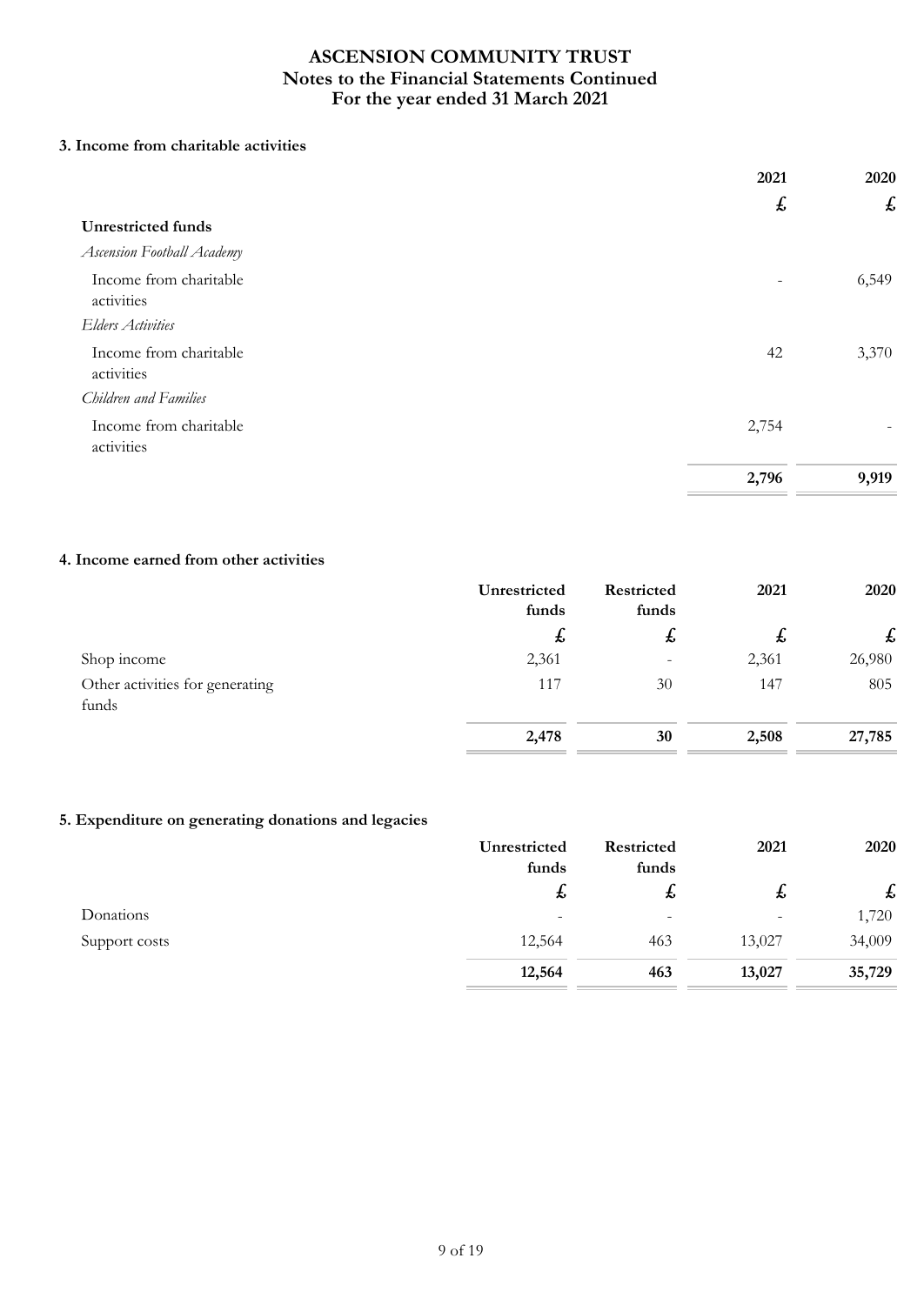## **6. Expenditure on other trading activities**

|                           | 2021  | 2020                      |
|---------------------------|-------|---------------------------|
|                           | ょ     | $\boldsymbol{\mathit{f}}$ |
| <b>Unrestricted funds</b> |       |                           |
| Shop costs                | 4,013 | 29,075                    |
|                           | 4,013 | 29,075                    |
|                           |       |                           |

# **7. Costs of charitable activities by fund type**

|                            | 2021    | 2020                     |
|----------------------------|---------|--------------------------|
|                            | £       | £                        |
| <b>Restricted funds</b>    |         |                          |
| Ascension Football Academy | -       | 5,743                    |
| <b>Elders Activities</b>   | 18,189  | 18,772                   |
| Community Work             | 65,379  | 53,061                   |
| Art Recovery               | -       | 1,612                    |
| Children and Families      | 57,174  | 28,944                   |
| Food Bank                  | 24,691  | $\overline{\phantom{0}}$ |
| Advice Service             | 14,895  |                          |
|                            | 180,328 | 108,132                  |

## **8. Costs of charitable activities by activity type**

|                                | 2021             | 2020    |
|--------------------------------|------------------|---------|
|                                | $\boldsymbol{f}$ | £       |
| Activities undertaken directly |                  |         |
| Ascension Football Academy     |                  | 5,743   |
| <b>Elders Activities</b>       | 18,189           | 18,772  |
| Community Work                 | 65,379           | 53,061  |
| Art Recovery                   |                  | 1,612   |
| Children and Families          | 57,174           | 28,944  |
| Food Bank                      | 24,691           |         |
| Advice Service                 | 14,895           |         |
|                                | 180,328          | 108,132 |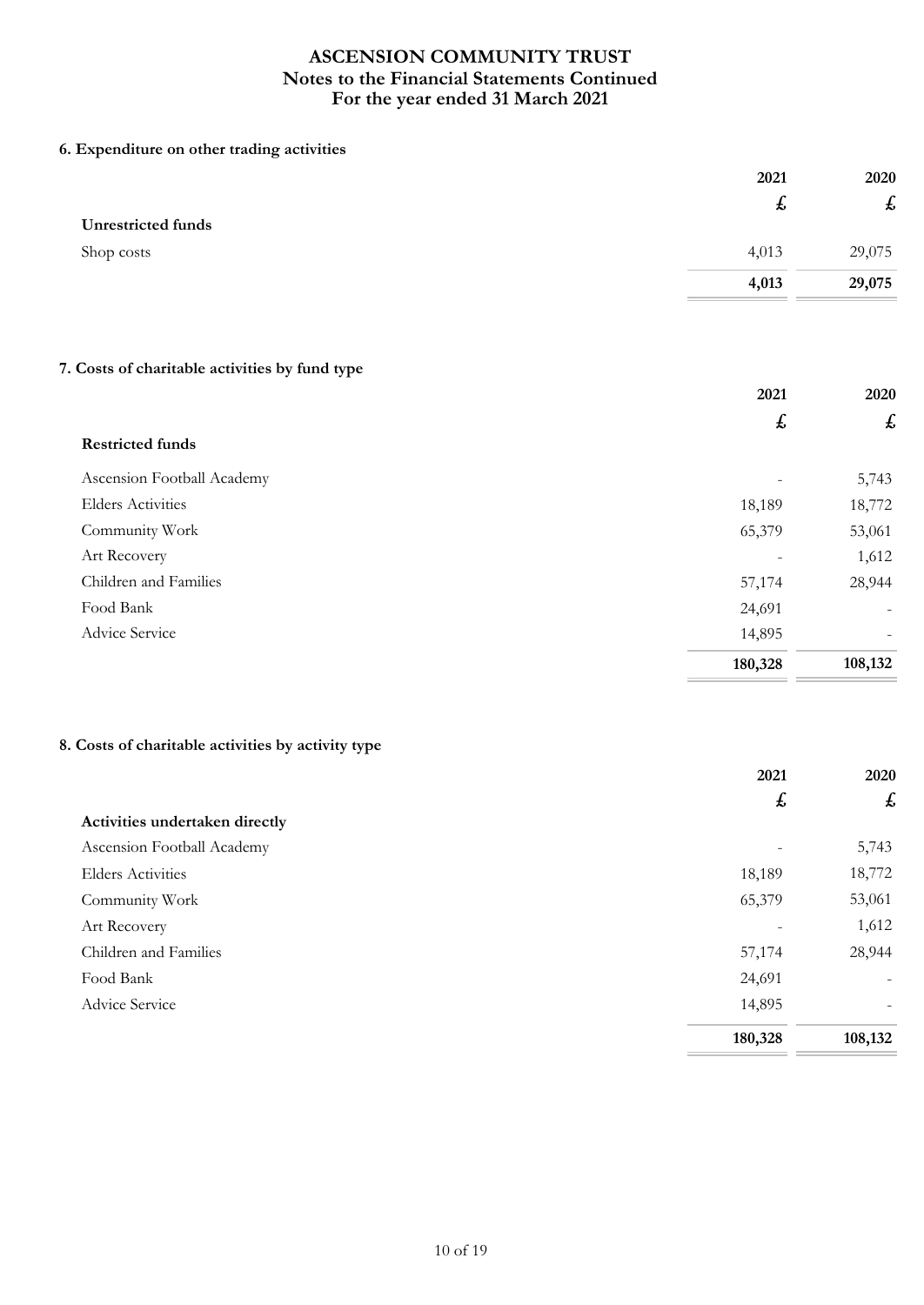## **9. Analysis of support costs**

|                  | 2021             | 2020               |
|------------------|------------------|--------------------|
|                  | $\boldsymbol{t}$ | $\pmb{\mathit{f}}$ |
| Management       | 1,932            | 27,517             |
| Human Resources  | 3,312            | 335                |
| Governance costs | 7,783            | 6,157              |
|                  | 13,027           | 34,009             |

## **10. Net income/(expenditure) for the year**

| This is stated after charging/(crediting): |       |             |
|--------------------------------------------|-------|-------------|
|                                            | 2021  | <b>2020</b> |
|                                            | £,    | £           |
| Depreciation of owned fixed assets         | 1,915 | 2,553       |
| Accountancy fees                           | 1,704 | 1,754       |
| Staff pension contributions                | 937   | 627         |

# **11. Staff costs**

Total staff costs for the year ended 31 March 2021 were:

|                       | 2021        | 2020    |
|-----------------------|-------------|---------|
|                       | $\mathbf t$ | £       |
| Salaries and wages    | 123,113     | 98,072  |
| Social security costs | 1,389       | 1,846   |
| Pension costs         | 937         | 627     |
|                       | 125,439     | 100,545 |
|                       |             |         |

|               | 2021 | 2020                          |
|---------------|------|-------------------------------|
| Support staff |      | $\mathbb{R}$<br>$\mathcal{D}$ |
|               |      | $\overline{ }$<br>ັ           |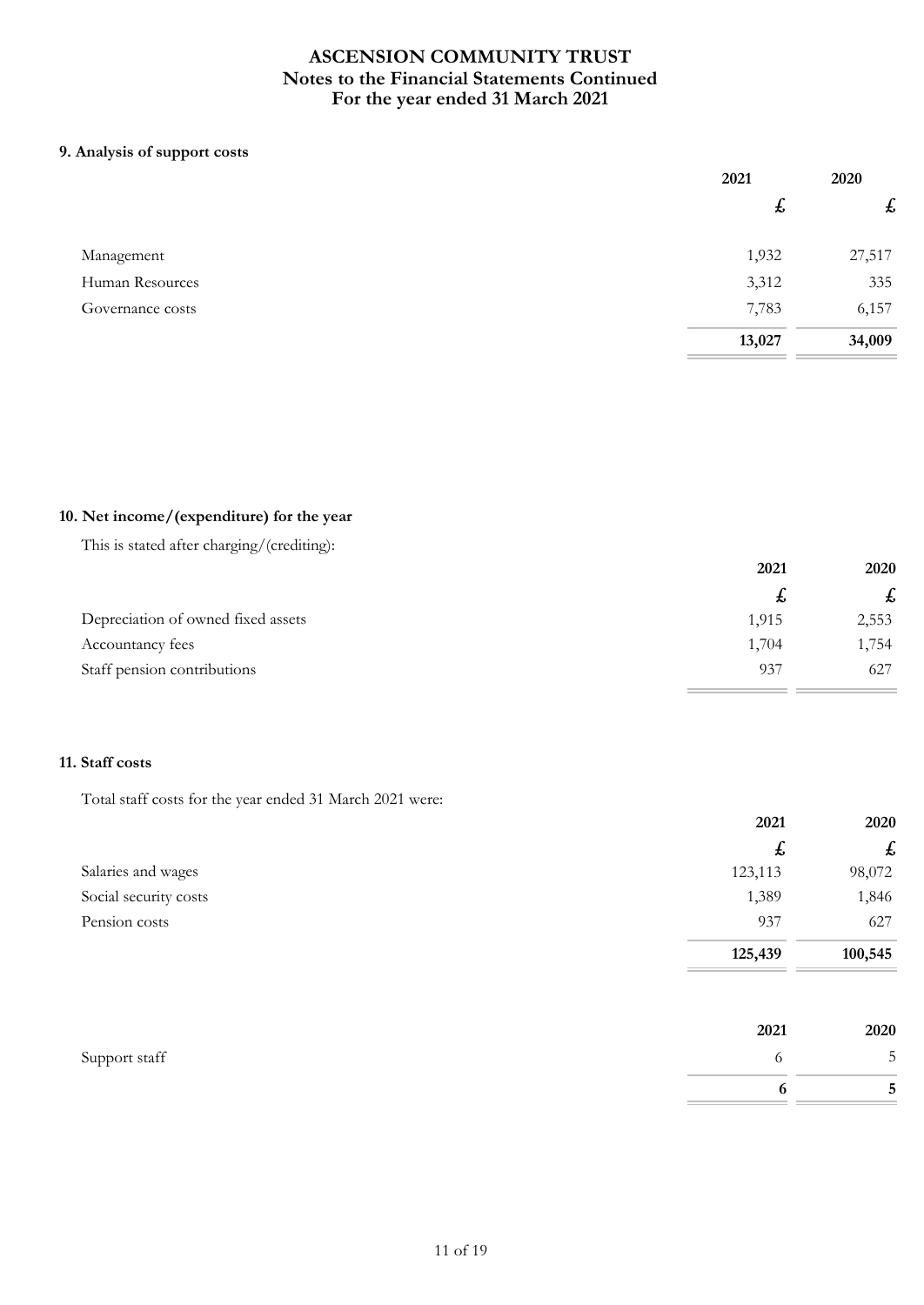# **12. Comparative for the Statement of Financial Activities**

|                                | Unrestricted<br>funds | Restricted<br>funds | 2020       |
|--------------------------------|-----------------------|---------------------|------------|
|                                | £                     | £                   | £          |
| Income and endowments from:    |                       |                     |            |
| Donations and legacies         | 11,453                | 174,085             | 185,538    |
| Charitable activities          |                       | 9,919               | 9,919      |
| Other trading activites        | 27,290                | 495                 | 27,785     |
| Total                          | 38,743                | 184,499             | 223,242    |
| Expenditure on:                |                       |                     |            |
| Raising funds                  | (33, 835)             | (24, 812)           | (58, 647)  |
| Charitable activities          |                       | (108, 132)          | (108, 132) |
| Total                          | (33, 835)             | (132, 944)          | (166, 779) |
| Net income                     | 4,908                 | 51,555              | 56,463     |
| <b>Reconciliation of funds</b> |                       |                     |            |
| Total funds brought forward    | 9,055                 | 17,404              | 26,459     |
| Total funds carried forward    | 13,963                | 68,959              | 82,922     |

## **13. Tangible fixed assets**

| Cost or valuation | Land and<br>buildings | <b>Fixtures</b> and<br>fittings | Total  |
|-------------------|-----------------------|---------------------------------|--------|
|                   | £                     | £                               | £      |
| At 01 April 2020  | 44,688                | 25,726                          | 70,414 |
| Additions         |                       | 4,888                           | 4,888  |
| At 31 March 2021  | 44,688                | 30,614                          | 75,302 |
| Depreciation      |                       |                                 |        |
| At 01 April 2020  | 44,688                | 22,954                          | 67,642 |
| Charge for year   |                       | 1,915                           | 1,915  |
| At 31 March 2021  | 44,688                | 24,869                          | 69,557 |
| Net book values   |                       |                                 |        |
| At 31 March 2021  |                       | 5,745                           | 5,745  |
| At 31 March 2020  |                       | 2,772                           | 2,772  |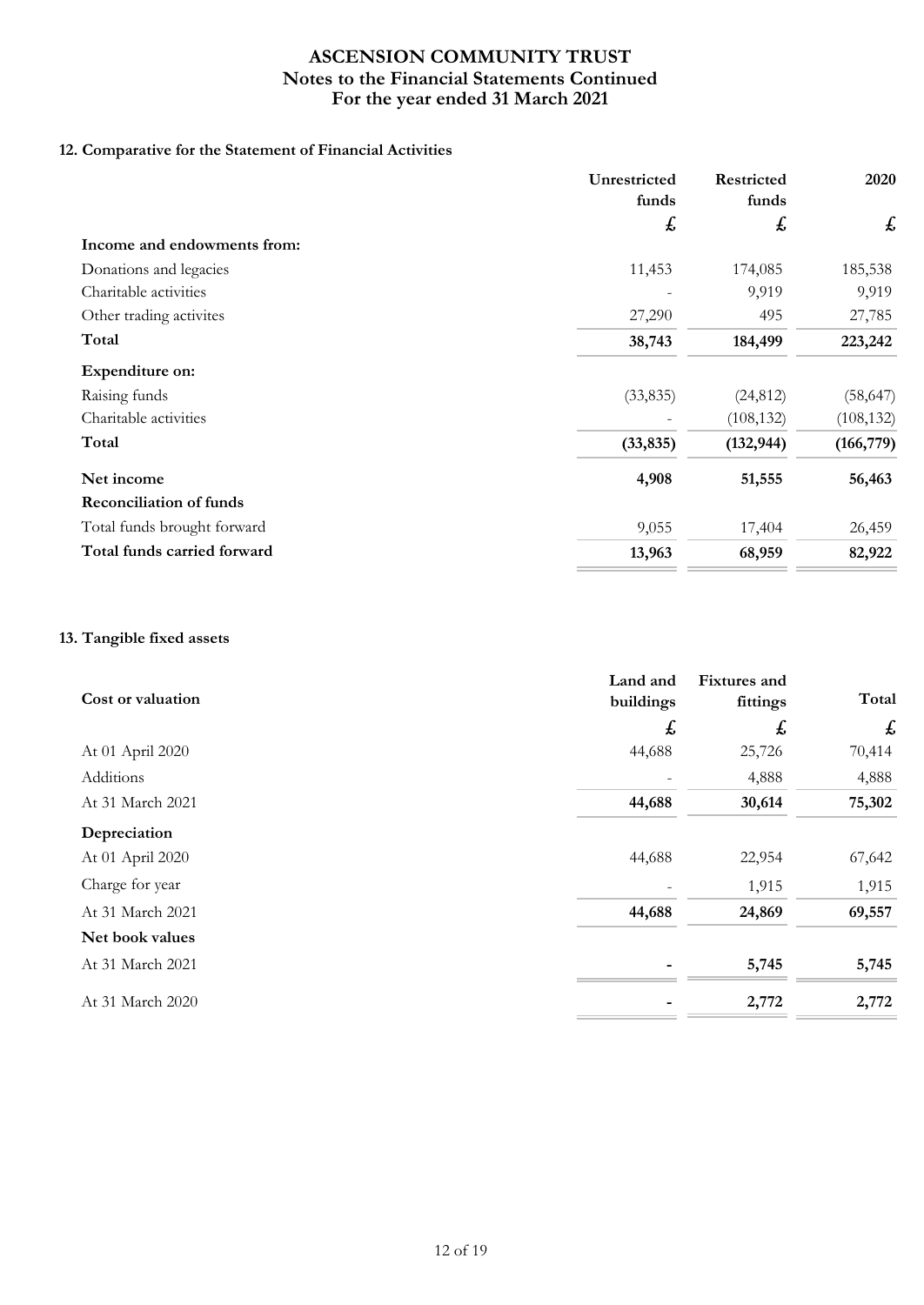## **14. Debtors**

|                              | 2021 | 2020 |
|------------------------------|------|------|
|                              | ゎ    | た    |
| Amounts due within one year: |      |      |
| Other debtors                | 107  | 107  |
|                              | 107  | 107  |

## **15. Creditors: amounts falling due within one year**

|                              | 2021  | 2020  |
|------------------------------|-------|-------|
|                              | た     | t,    |
| Other creditors              | 974   | 969   |
| Accruals and deferred income | 1,500 | 1,500 |
|                              | 2,474 | 2,469 |

## **16. Movement in funds**

### **Unrestricted Funds**

|                        | <b>Balance</b> at<br>01/04/2020 | Incoming<br>resources | Outgoing<br>resources | <b>Transfers</b> | <b>Balance</b> at<br>31/03/2021 |
|------------------------|---------------------------------|-----------------------|-----------------------|------------------|---------------------------------|
|                        | £                               | £                     | $\boldsymbol{f}$      | £                | £                               |
| Designated             |                                 |                       |                       |                  |                                 |
| <b>General Reserve</b> | 5,000                           | $\qquad \qquad -$     |                       | (5,000)          |                                 |
| General                |                                 |                       |                       |                  |                                 |
| Garden Cafe            | (1,299)                         | 2,478                 | (4,013)               |                  | (2, 834)                        |
| General                | 4,734                           | 22,555                | (12, 564)             | 5,000            | 19,725                          |
|                        | 8,435                           | 25,033                | (16, 577)             |                  | 16,891                          |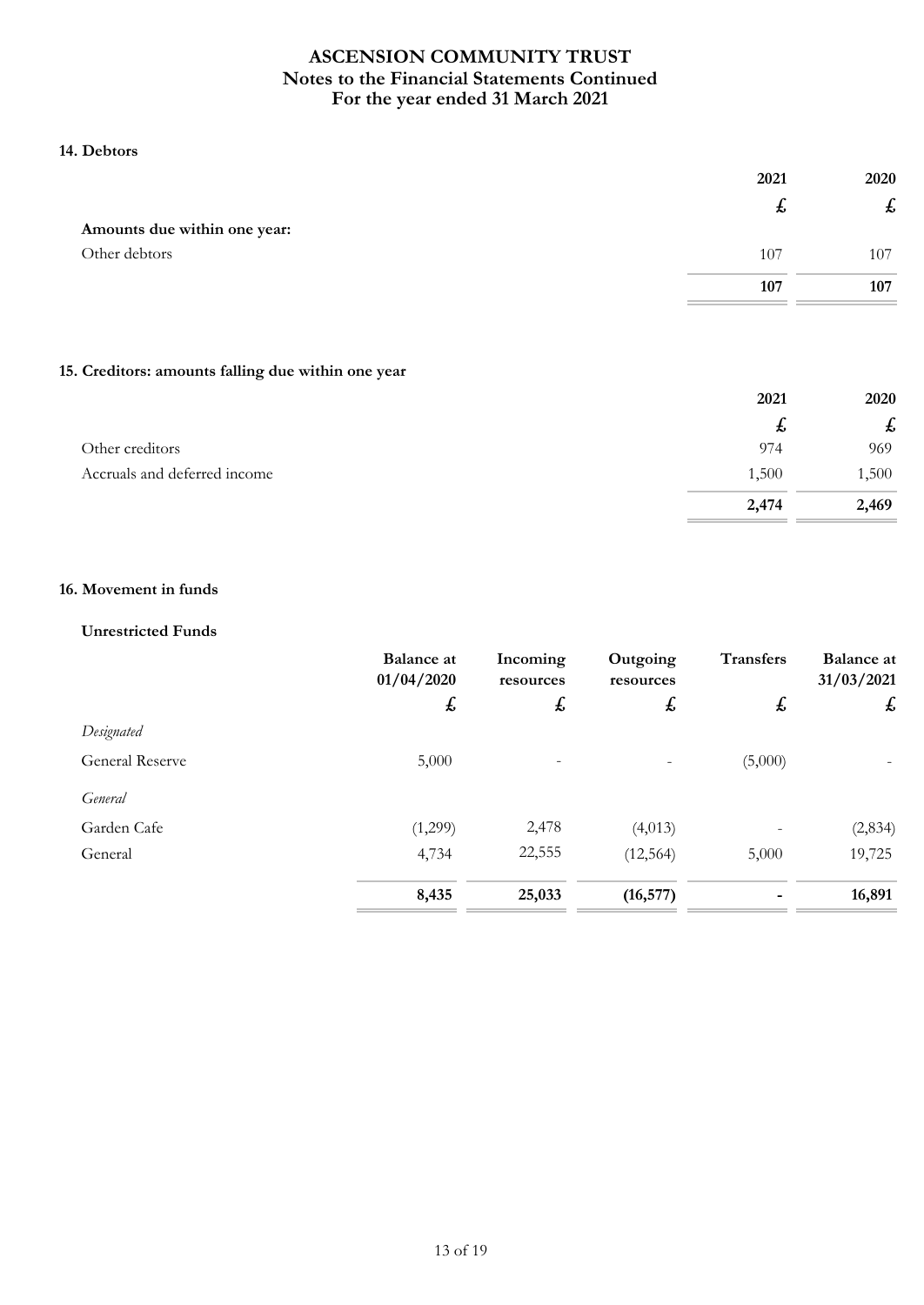## **Unrestricted Funds - Previous year**

|                        | <b>Balance</b> at<br>01/04/2019 | Incoming<br>resources | Outgoing<br>resources | <b>Transfers</b> | <b>Balance</b> at<br>31/03/2020 |
|------------------------|---------------------------------|-----------------------|-----------------------|------------------|---------------------------------|
|                        | £                               | $\mathbf{f}$          | $\mathbf{f}$          | £                | £                               |
| Designated             |                                 |                       |                       |                  |                                 |
| <b>General Reserve</b> | 5,000                           |                       |                       |                  | 5,000                           |
| General                |                                 |                       |                       |                  |                                 |
| Garden Cafe            | 253                             | 27,523                | (29,075)              |                  | (1,299)                         |
| General                | 3,802                           | 11,220                | (10, 288)             |                  | 4,734                           |
|                        | 9,055                           | 38,743                | (39, 363)             |                  | 8,435                           |

## **Purpose of unrestricted Funds**

## Garden Cafe

To provide finance for activities within the Garden Cafe.

### General Reserve

To provide working capital

#### General

To fulfill the charity's general objectives.

## **Restricted Funds**

|                          | <b>Balance</b> at<br>01/04/2020 | Incoming<br>resources | Outgoing<br>resources | <b>Transfers</b> | <b>Balance at</b><br>31/03/2021 |
|--------------------------|---------------------------------|-----------------------|-----------------------|------------------|---------------------------------|
|                          | $\mathbf{f}$                    | £                     | $\mathbf{f}$          | $\mathbf{f}$     | £                               |
| Advice Service           |                                 | 18,774                | (12, 818)             |                  | 5,956                           |
| <b>CEO</b>               | 20,607                          | 29,150                | (26, 430)             |                  | 23,327                          |
| Children and families    | 17,962                          | 38,079                | (47,510)              | 3,121            | 11,652                          |
| <b>Elders Activities</b> | 8,382                           | 17,460                | (15,593)              |                  | 10,249                          |
| Foodbank                 |                                 | 27,435                | (21, 055)             |                  | 6,380                           |
| Football Academy         | 3,178                           | 1,297                 | (1, 354)              | (3, 121)         |                                 |
| Garden Cafe              | 18,201                          | 40,332                | (56, 031)             |                  | 2,502                           |
|                          | 68,330                          | 172,527               | (180, 791)            |                  | 60,066                          |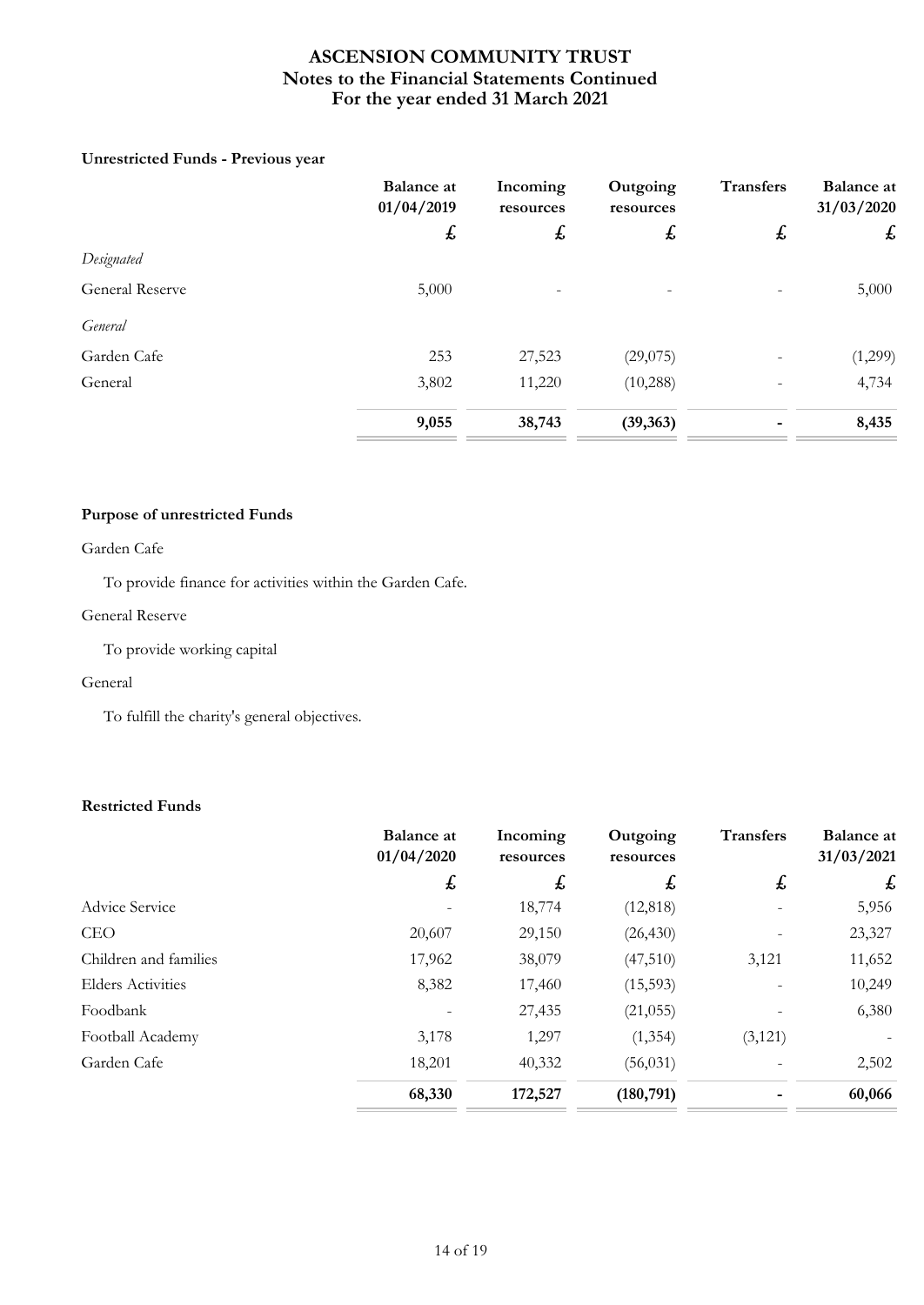## **Restricted Funds - Previous year**

|                          | <b>Balance at</b><br>01/04/2019 | Incoming<br>resources | Outgoing<br>resources | <b>Transfers</b>         | <b>Balance at</b><br>31/03/2020 |
|--------------------------|---------------------------------|-----------------------|-----------------------|--------------------------|---------------------------------|
|                          | $\mathbf{t}$                    | $\mathbf{t}$          | £,                    | $\mathbf{f}$             | $\mathbf{f}$                    |
| <b>CEO</b>               | (1,219)                         | 47,267                | (25, 441)             | $\overline{\phantom{a}}$ | 20,607                          |
| Children and families    | 21                              | 46,885                | (28, 944)             | $\overline{\phantom{a}}$ | 17,962                          |
| <b>Elders Activities</b> | 1,099                           | 26,055                | (18, 772)             |                          | 8,382                           |
| Football Academy         | 2,062                           | 6,859                 | (5,743)               |                          | 3,178                           |
| Garden Cafe              | 15,441                          | 57,433                | (54, 673)             |                          | 18,201                          |
|                          | 17,404                          | 184,499               | (133, 573)            |                          | 68,330                          |

#### **Purpose of restricted funds**

#### Football Academy

To provide equipment and training resources for the Football Academy.

#### Garden Cafe Refurbishments

To finance refurbishments to the Garden Cafe.

#### Elders Activities

To finance a range of activities focused on older members of the community.

#### Ascension Arts

To promote the arts within the community.

#### Garden Cafe

To provide staffing for the Garden Cafe

#### CEO

Provision of employment costs for CEO.

#### Children and families

Provide facilities for families with children in the community.

## Advice Service

To provide practical advice to parishoners.

#### Foodbank

To provide food for people in urgent need.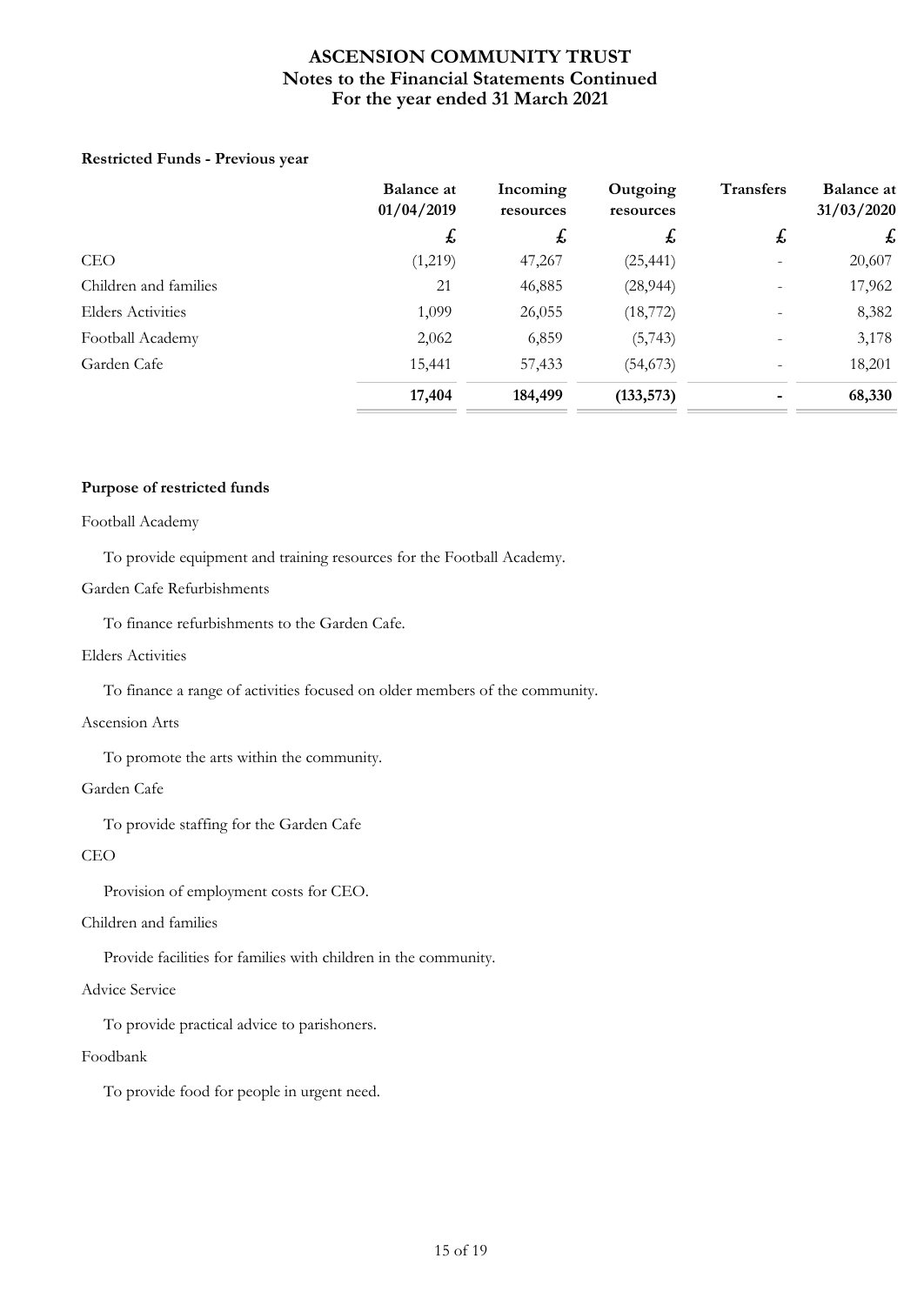# **17. Analysis of net assets between funds**

|                           | fixed assets              | Tangible Net current<br>assets /<br>(liabilities) | <b>Net Assets</b> |
|---------------------------|---------------------------|---------------------------------------------------|-------------------|
|                           | $\boldsymbol{\mathit{f}}$ | £                                                 | £                 |
| <b>Unrestricted funds</b> |                           |                                                   |                   |
| General                   |                           |                                                   |                   |
| Garden Cafe               | $\overline{\phantom{a}}$  | (2,834)                                           | (2,834)           |
| General                   | 5,745                     | 13,980                                            | 19,725            |
| Designated                |                           |                                                   |                   |
| <b>Restricted funds</b>   |                           |                                                   |                   |
| Advice Service            |                           | 5,956                                             | 5,956             |
| <b>CEO</b>                |                           | 23,327                                            | 23,327            |
| Children and families     |                           | 11,652                                            | 11,652            |
| <b>Elders Activities</b>  |                           | 10,249                                            | 10,249            |
| Foodbank                  |                           | 6,380                                             | 6,380             |
| Garden Cafe               |                           | 2,502                                             | 2,502             |
|                           | 5,745                     | 71,212                                            | 76,957            |
| Previous year             |                           |                                                   |                   |
|                           | fixed assets              | Tangible Net current<br>assets /<br>(liabilities) | <b>Net Assets</b> |
|                           | $\pmb{\mathit{f}}$        | £                                                 | £                 |
| <b>Unrestricted funds</b> |                           |                                                   |                   |
| General                   |                           |                                                   |                   |
| Garden Cafe               |                           | (1,299)                                           | (1,299)           |
| General                   | 2,772                     | 1,962                                             | 4,734             |
| Designated                |                           |                                                   |                   |
| General Reserve           |                           | 5,000                                             | 5,000             |
| <b>Restricted funds</b>   |                           |                                                   |                   |
| CEO                       |                           | 20,607                                            | 20,607            |
| Children and families     |                           | 17,962                                            | 17,962            |
| <b>Elders Activities</b>  |                           | 8,382                                             | 8,382             |
| Football Academy          | $\overline{\phantom{0}}$  | 3,178                                             | 3,178             |
| Garden Cafe               | 4,886                     | 13,315                                            | 18,201            |
|                           | 7,658                     | 69,107                                            | 76,765            |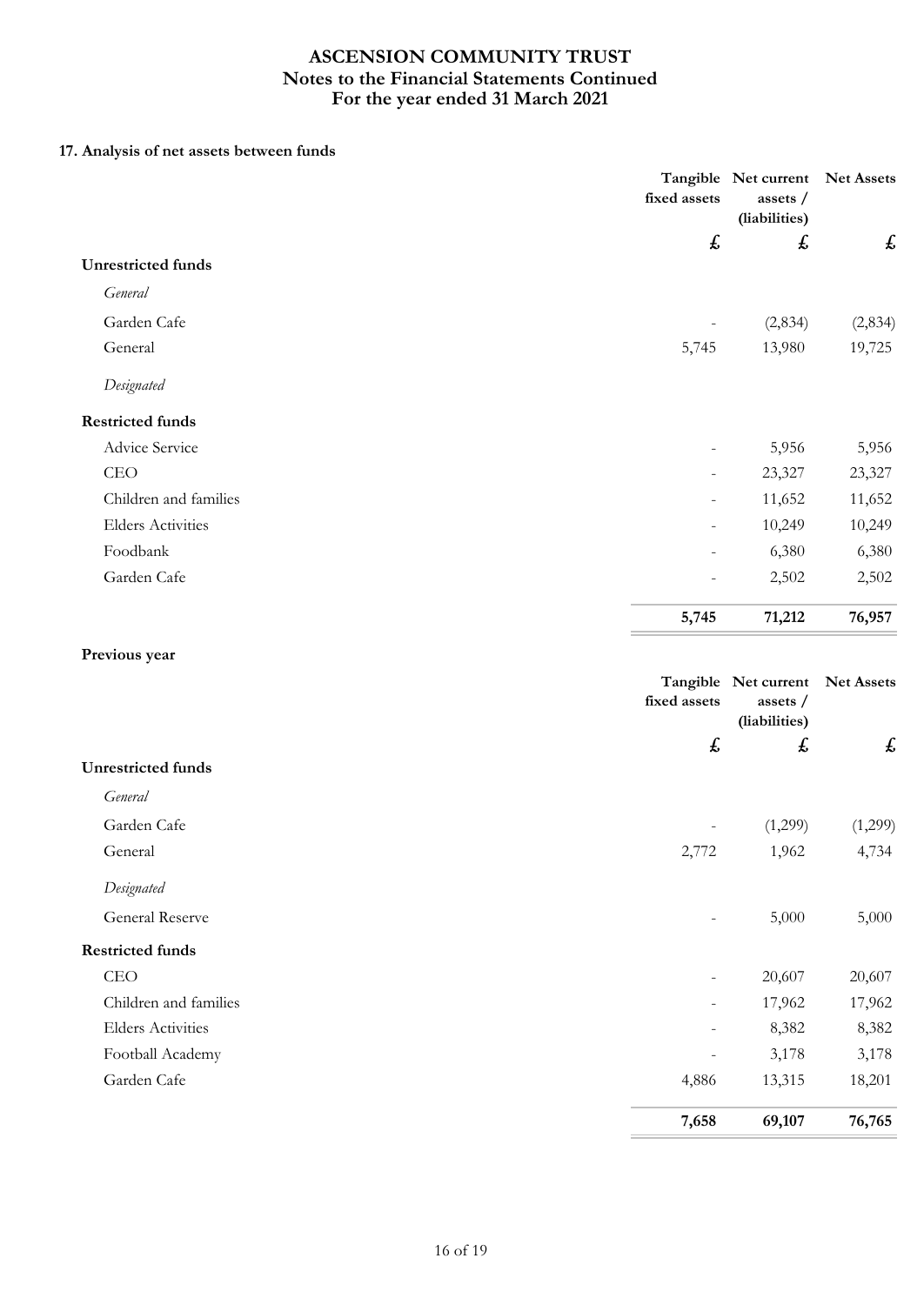## **18. Company limited by guarantee**

ASCENSION COMMUNITY TRUST is a company limited by guarantee and accordingly does not have a share capital.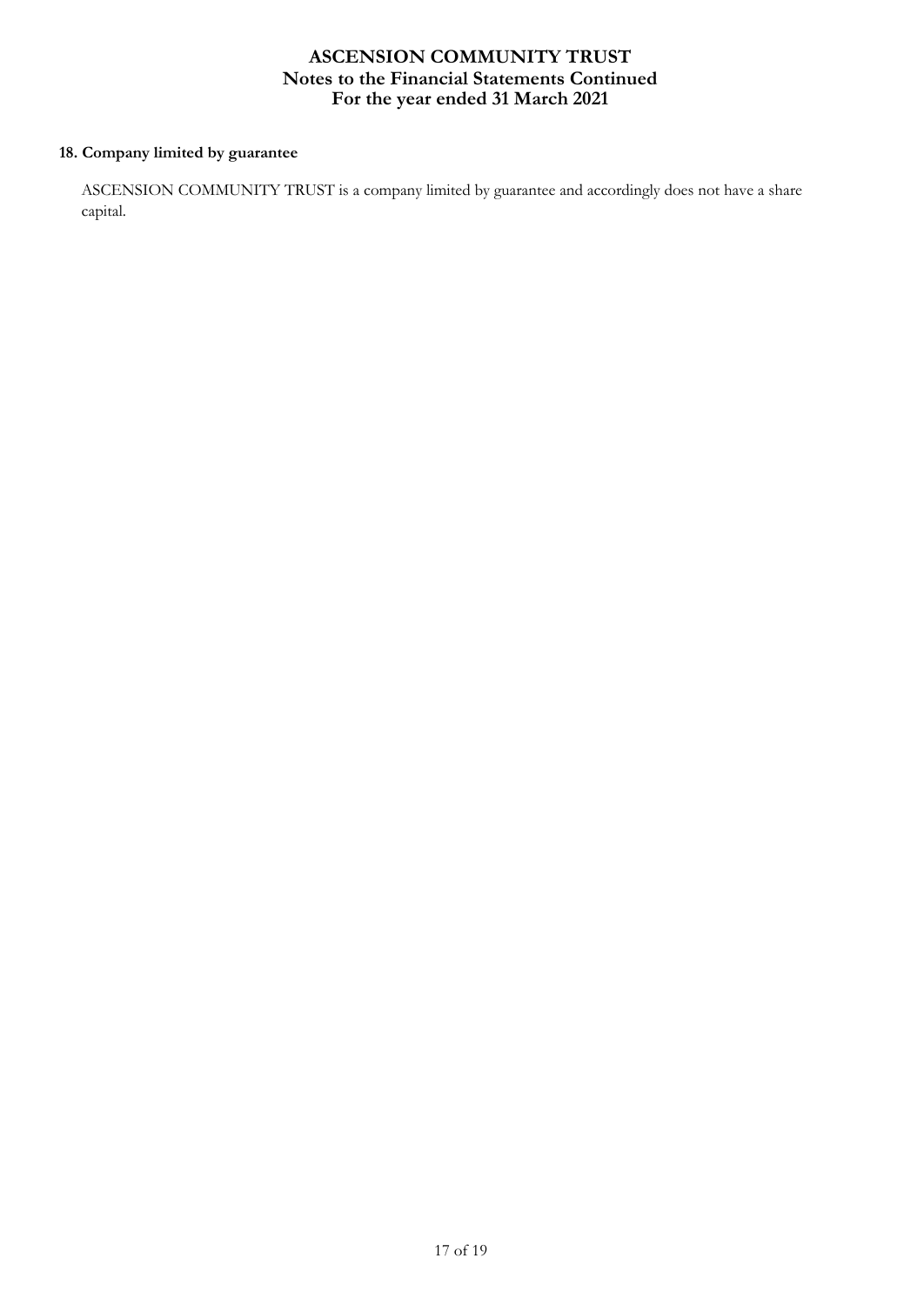# **For the year ended 31 March 2021 ASCENSION COMMUNITY TRUST Detailed Statement of Financial Activities**

|                                                                    | 2021       | 2020       |
|--------------------------------------------------------------------|------------|------------|
|                                                                    | £          | £          |
| <b>INCOME AND ENDOWMENT</b>                                        |            |            |
| Donations and legacies                                             |            |            |
| Donations                                                          | 7,602      | 2,995      |
| Grants receivable                                                  | 184,547    | 182,543    |
| Subscriptions                                                      | 107        |            |
|                                                                    | 192,256    | 185,538    |
| Charitable activities                                              |            |            |
| Income from charitable activities (Ascension<br>Football Academy)  |            | 6,549      |
| Income from charitable activities (Elders<br>Activities)           | 42         | 3,370      |
| Income from charitable activities (Children<br>and Families)       | 2,754      |            |
|                                                                    | 2,796      | 9,919      |
| Other trading activities                                           |            |            |
| Shop income                                                        | 2,361      | 26,980     |
| Income from Other activities for generating<br>funds               | 147        | 805        |
|                                                                    | 2,508      | 27,785     |
| Total incoming resources                                           | 197,560    | 223,242    |
| <b>EXPENDITURE</b>                                                 |            |            |
| Raising donations and legacies                                     |            |            |
| Donations                                                          |            | (1,720)    |
|                                                                    |            | (1,720)    |
| Other trading activities<br>Shop costs                             | (4,013)    | (29,075)   |
|                                                                    | (4,013)    | (29, 075)  |
| Charitable activities                                              |            |            |
| Cost of direct charitable activity (Ascension<br>Football Academy) |            | (5,743)    |
| Cost of direct charitable activity (Elders                         | (18, 189)  | (18, 772)  |
| Activities)<br>Cost of direct charitable activity (Community       | (65,379)   | (53,061)   |
| Work)                                                              |            |            |
| Cost of direct charitable activity (Art<br>Recovery)               |            | (1,612)    |
| Cost of direct charitable activity (Children<br>and Families)      | (57, 174)  | (28, 944)  |
| Cost of direct charitable activity (Food Bank)                     | (24,691)   |            |
| Cost of direct charitable activity (Advice<br>Service)             | (14, 895)  |            |
|                                                                    | (180, 328) | (108, 132) |